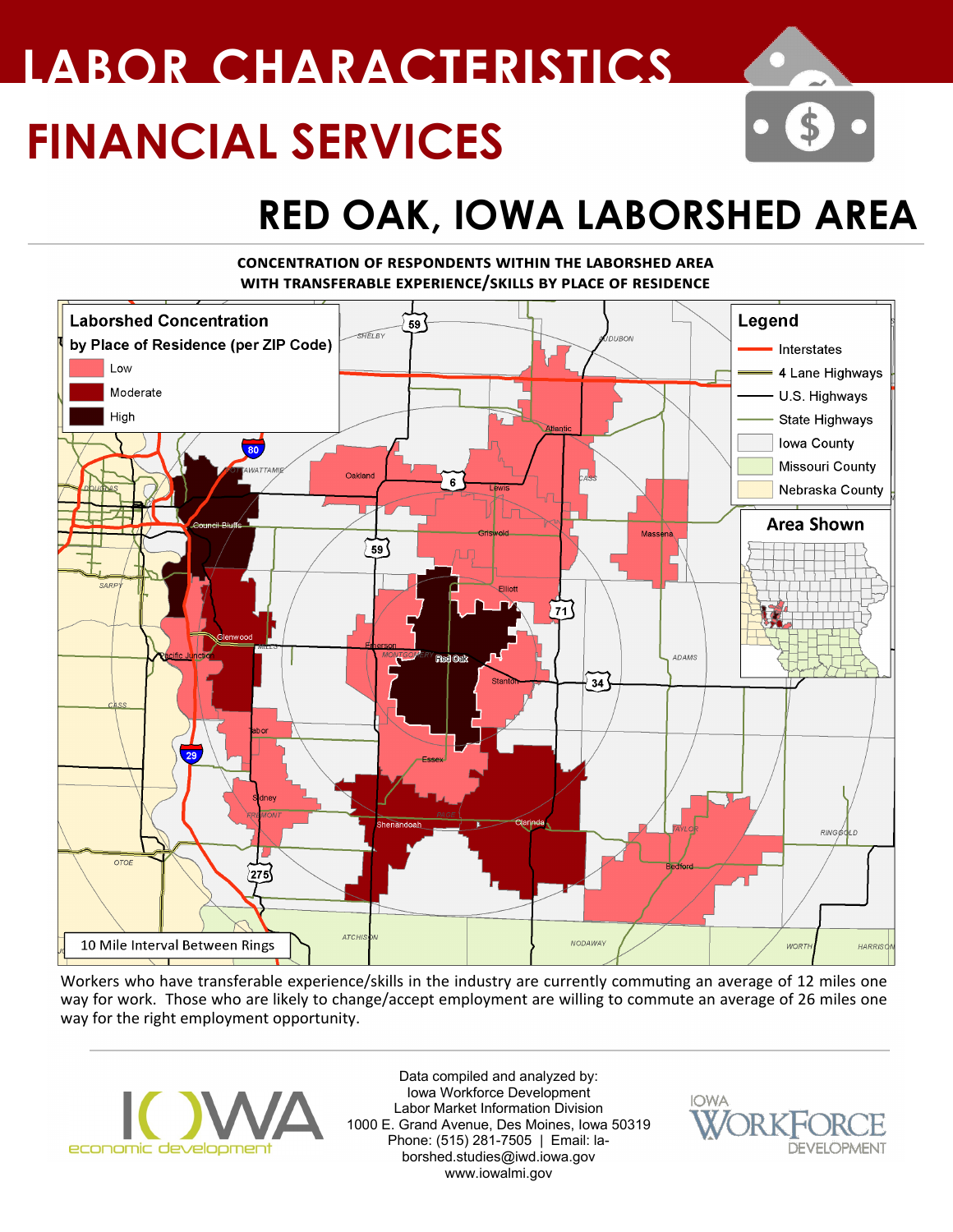### **LABOR CHARACTERISTICS FINANCIAL SERVICES**

#### **estimated available labor per occupational category:**

#### **business & financial operations:**

- Chief Executives 145
- <sup>D</sup> Financial Managers 148
- General & Operations Managers - 146
- Marketing Managers 147 □ Supervisors of Office & Administrative Support
	- Workers 1,078
- Accountants & Auditors 305 Appraisers & Assessors of
- Real Estate 150
- Bookkeeping, Accounting, & Auditing Clerks - 464
- Business Operations Specialists, All Other - 463
- Customer Service Representatives - 1,540
- Data Entry Keyers 309
- $P$  File Clerks 162
- □ Financial Specialists, All Other - 152

#### **computer:**

Health/Medical Insurance, 93.0%

Health/Medical Insurance, 93.0%

Pension/Retirement/401k, 68.4%

Pension/Retirement/401k, 68.4%

Dental Coverage, 57.9%

Dental Coverage, 57.9%

Paid Vacation, 29.8%<br>on Coverage, 28.1% Vision Coverage, 28.1%

fision

Insurance, 26.3%<br>Disability Insurance,

Disability Insurance, 21.1%

, 21.1%

Paid Holidays, 10.5% Paid-Time-Off, 8.8% Prescription Drug Coverage, 8.8%

Prescription Drug Coverage, 8.8%

- Computer Occupations, All Other 158
- Computer Systems Analysts 153
- Database Administrators 156
- □ Network & Computer Systems Administrators 157
- Software Developers, Systems Software 154
- Web Developers 155

### <sup>D</sup> Insurance Claims & Policy

- Processing Clerks 163
- Insurance Underwriters 151
- Janitors & Cleaners 1,232 <sup>D</sup> Landscaping & Groundskeeping
- Workers 159 <sup>In</sup> Loan Interviewers & Clerks - 308
- Loan Officers 306 Maintenance & Repair
- Workers, General 310 Market Research Analysts &
- Marketing Specialists 462 <sup>D</sup> Office Clerks, General - 1,233
- **B** Real Estate Brokers 160<br>**B** Real Estate Sales Agents -
- Real Estate Sales Agents 161

Health/Medical Insurance, 100%

Health/Medical Insurance,

 $100%$ 

Pension/Retirement/401k, 72.7%

Pension/Retirement/

401k, 72.

Dental Coverage, 45.5%

Dental Coverage,

45.5%

Paid Vacation, 31.8%<br>sion Coverage, 31.8% Vision Coverage, 31.8%

Disability Insurance, 18.2%

Disability Insurance, 18.2%

Paid Sick Leave, 13.6%

Prescription Drug

Paid Sick Leave, 13.6%

Paid-Time-Off, 9.1%

Flextime, 4.5% Life Insurance, 4.5% Paid Holidays, 4.5%

- □ Security Guards 307 Training & Development
- Specialists 149



\*Employment status is self-identified by the survey respondent. The unemployment percentage does not reflect the<br>unemployment rate published by the U.S. Bureau of Labor Statistics, which applies a stricter definition.

#### **employment stats:**

- 65.8% paid an hourly wage
- 76.7% are/were employed full-time
- <sup>1</sup> 20.5% are/were employed part-time
- <sup>1</sup> 17.6% hold two or more jobs
- Currently working an average of 41 hours/week

#### **educational level:**

**(71.9% have an education beyond high school)**



- Newspapers 22.4%
	- *The Red Oak Express*
	- *The Valley News-*Shenandoah
- Networking through friends, family or acquaintances - 22.4%

#### **workplace flexibility:**

- *(by percent of interest)*
- Cross-training 87.0%
- Job teams 81.8%
- Job sharing 50.0%
- Varied shifts 21.7%
- Seasonal work 52.4%
- Temporary work 47.6%
	-

**An estimated total of 11,243 people in the Laborshed area**

**current benefits: desired benefits:**